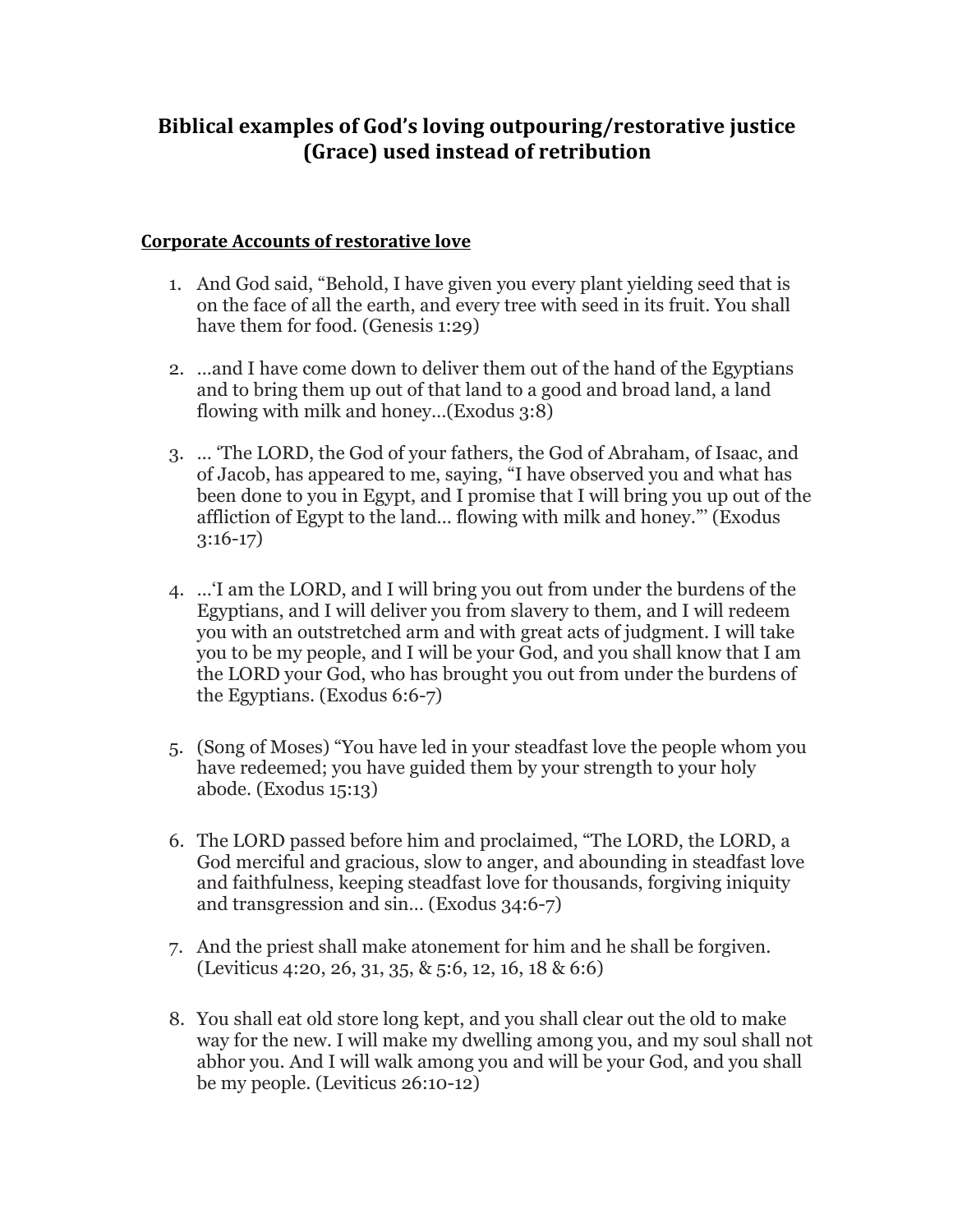- 9. (Showing God's justice is fair) "Take the Levites instead of all the firstborn among the people of Israel, and the cattle of the Levites instead of their cattle. The Levites shall be mine: I am the LORD. And as the redemption price for the 273 of the firstborn of the people of Israel, over and above the number of the male Levites, you shall take five shekels per head; you shall take them according to the shekel of the sanctuary (the shekel of twenty gerahs), and give the money to Aaron and his sons as the redemption price for those who are over." (Numbers 3:45-48)
- 10. Aaron's Blessing

The LORD spoke to Moses, saying, "Speak to Aaron and his sons, saying, Thus you shall bless the people of Israel: you shall say to them,

The LORD bless you and keep you;

the LORD make his face to shine upon you and be gracious to you; the LORD lift up his countenance upon you and give you peace. "So shall they put my name upon the people of Israel, and I will bless them." (Numbers 6:22-27)

- 11. (Example of Cosmic Christ) So Moses made a bronze serpent and set it on a pole. And if a serpent bit anyone, he would look at the bronze serpent and live. (Numbers 21:9)
- 12. … The LORD your God has chosen you to be a people for his treasured possession, out of all the peoples who are on the face of the earth. It was not because you were more in number than any other people that the LORD set his love on you and chose you, for you were the fewest of all peoples, but it is because the LORD loves you and is keeping the oath that he swore to your fathers, that the LORD has brought you out with a mighty hand and redeemed you from the house of slavery, from the hand of Pharaoh king of Egypt. (Deuteronomy 7:6-8)
- 13. And the LORD your God will circumcise your heart and the heart of your offspring, so that you will love the LORD your God with all your heart and with all your soul, that you may live. (Deuteronomy 30:6)
- 14. For the LORD will vindicate his people and have compassion on his servants, when he sees that their power is gone and there is none remaining, bond or free. (Deuteronomy 32:36)
- 15. Whenever the LORD raised up judges for them, the LORD was with the judge, and he saved them from the hand of their enemies all the days of the judge. For the LORD was moved to pity by their groaning because of those who afflicted and oppressed them. (Judges 2:18)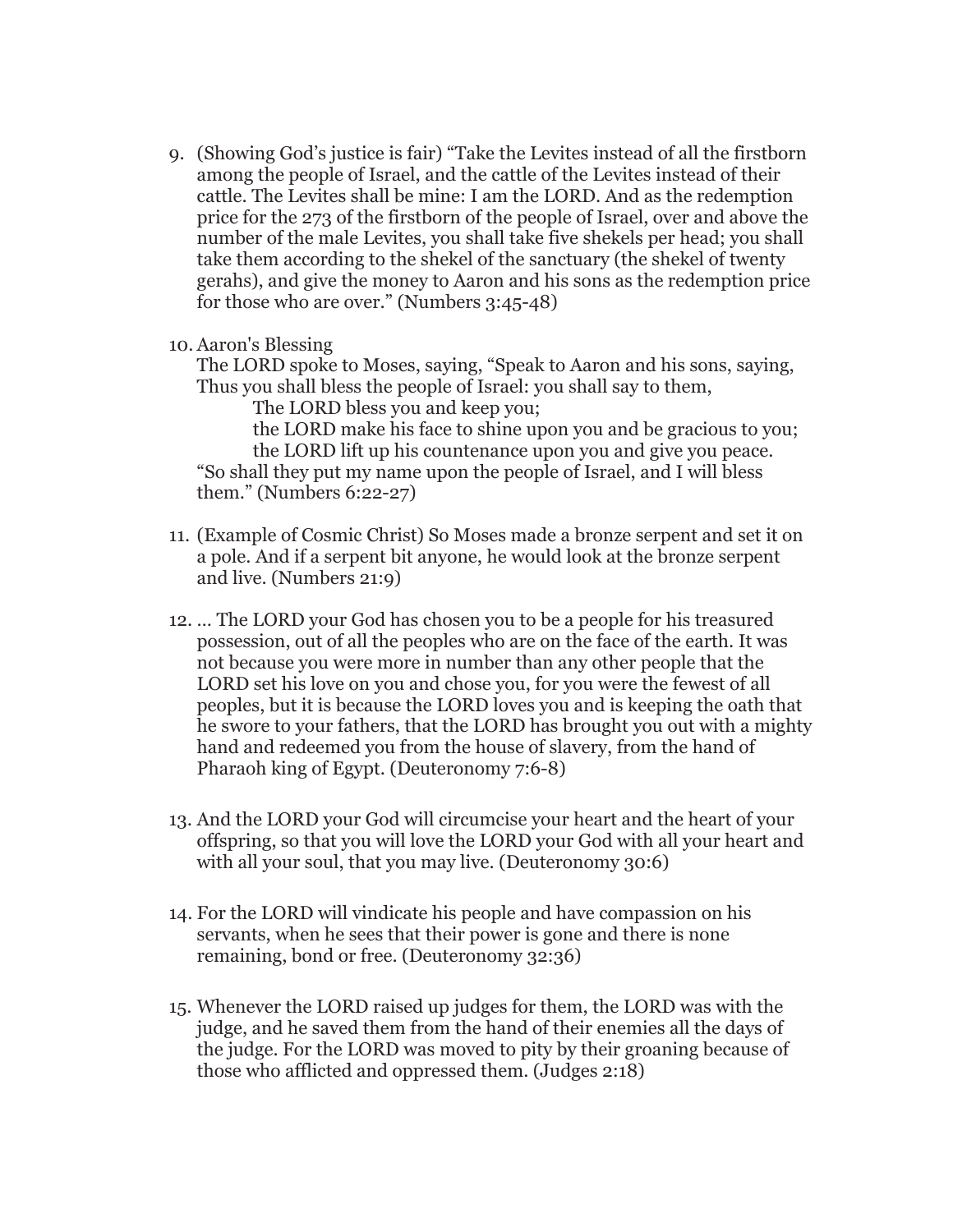- 16. But when the people of Israel cried out to the LORD, the LORD raised up a deliverer for the people of Israel, who saved them... (Judges 3:9)
- 17. Therefore the LORD gave Israel a savior, so that they escaped from the hand of the Syrians, and the people of Israel lived in their homes as formerly.  $(2$  Kings  $13:5$ )
- 18. And all Judah rejoiced over the oath, for they had sworn with all their heart and had sought him with their whole desire, and he was found by them, and the LORD gave them rest all around. (2 Chronicles 15:15)
- 19. For if you return to the LORD, your brothers and your children will find compassion with their captors and return to this land. For the LORD your God is gracious and merciful and will not turn away his face from you, if you return to him." (2 Chronicles 30:9)
- 20. … "May the good LORD pardon everyone who sets his heart to seek God, the LORD, the God of his fathers, even though not according to the sanctuary's rules of cleanness." (2 Chronicles 30:18-19)
- 21. … And in the time of their suffering they cried out to you and you heard them from heaven, and according to your great mercies you gave them saviors who saved them from the hand of their enemies. But after they had rest they did evil again before you, and you abandoned them to the hand of their enemies, so that they had dominion over them. Yet when they turned and cried to you, you heard from heaven, and many times you delivered them according to your mercies. (Nehemiah 9:27-28)
- 22.Nevertheless, in your great mercies you did not make an end of them or forsake them, for you are a gracious and merciful God. (Nehemiah 9:31)
- 23.he keeps back his soul from the pit, his life from perishing by the sword. (Job 33:18)
- 24.He sings before men and says: 'I sinned and perverted what was right, and it was not repaid to me. He has redeemed my soul from going down into the pit, and my life shall look upon the light.' "Behold, God does all these things, twice, three times, with a man, to bring back his soul from the pit, that he may be lighted with the light of life. (Job 33:27-30)
- 25. He delivers the afflicted by their affliction and opens their ear by adversity He also allured you out of distress into a broad place where there was no cramping, and what was set on your table was full of fatness. (Job 36:15-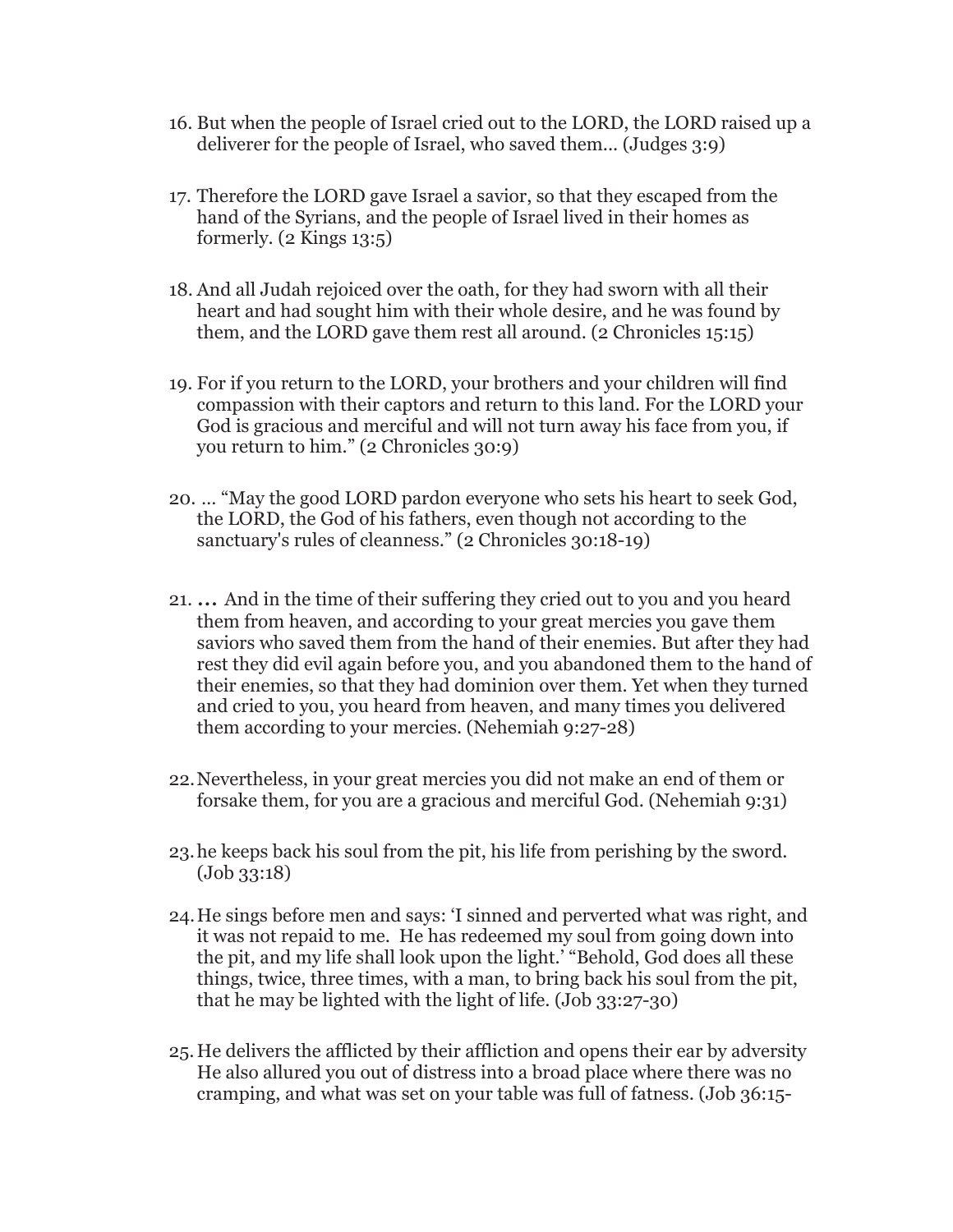- 26.And the LORD restored the fortunes of Job, when he had prayed for his friends. And the LORD gave Job twice as much as he had before. (Job 42:10)
- 27. For his anger is but for a moment, and his favor is for a lifetime. Weeping may tarry for the night, but joy comes with the morning. (Psalm 30:5)
- 28.Blessed is the one whose transgression is forgiven, whose sin is covered. Blessed is the man against whom the LORD counts no iniquity, and in whose spirit there is no deceit. (Psalm 32:1-2)
- 29.Why do you boast of evil, O mighty man? The steadfast love of God endures all the day. (Psalm 52:1 ESV)
- 30.When iniquities prevail against me, you atone for our transgressions. (Psalm 65:3 ESV)
- 31. For you, O God, have tested us; you have tried us as silver is tried. You brought us into the net; you laid a crushing burden on our backs; you let men ride over our heads; we went through fire and through water; yet you have brought us out to a place of abundance. (Psalm 66:10-12)
- 32.Rain in abundance, O God, you shed abroad; you restored your inheritance as it languished; (Psalm 68:9)
- 33.For he delivers the needy when he calls, the poor and him who has no helper. He has pity on the weak and the needy, and saves the lives of the needy. From oppression and violence he redeems their life, and precious is their blood in his sight. (Psalm 72:12-14)
- 34.Yet he, being compassionate, atoned for their iniquity and did not destroy them; he restrained his anger often and did not stir up all his wrath. He remembered that they were but flesh, a wind that passes and comes not again. (Psalm 78:38-39)
- 35.You forgave the iniquity of your people; you covered all their sin. Selah You withdrew all your wrath; you turned from your hot anger. (Psalm 85:2-3)
- 36.For you, O Lord, are good and forgiving, abounding in steadfast love to all who call upon you. (Psalm 86:5)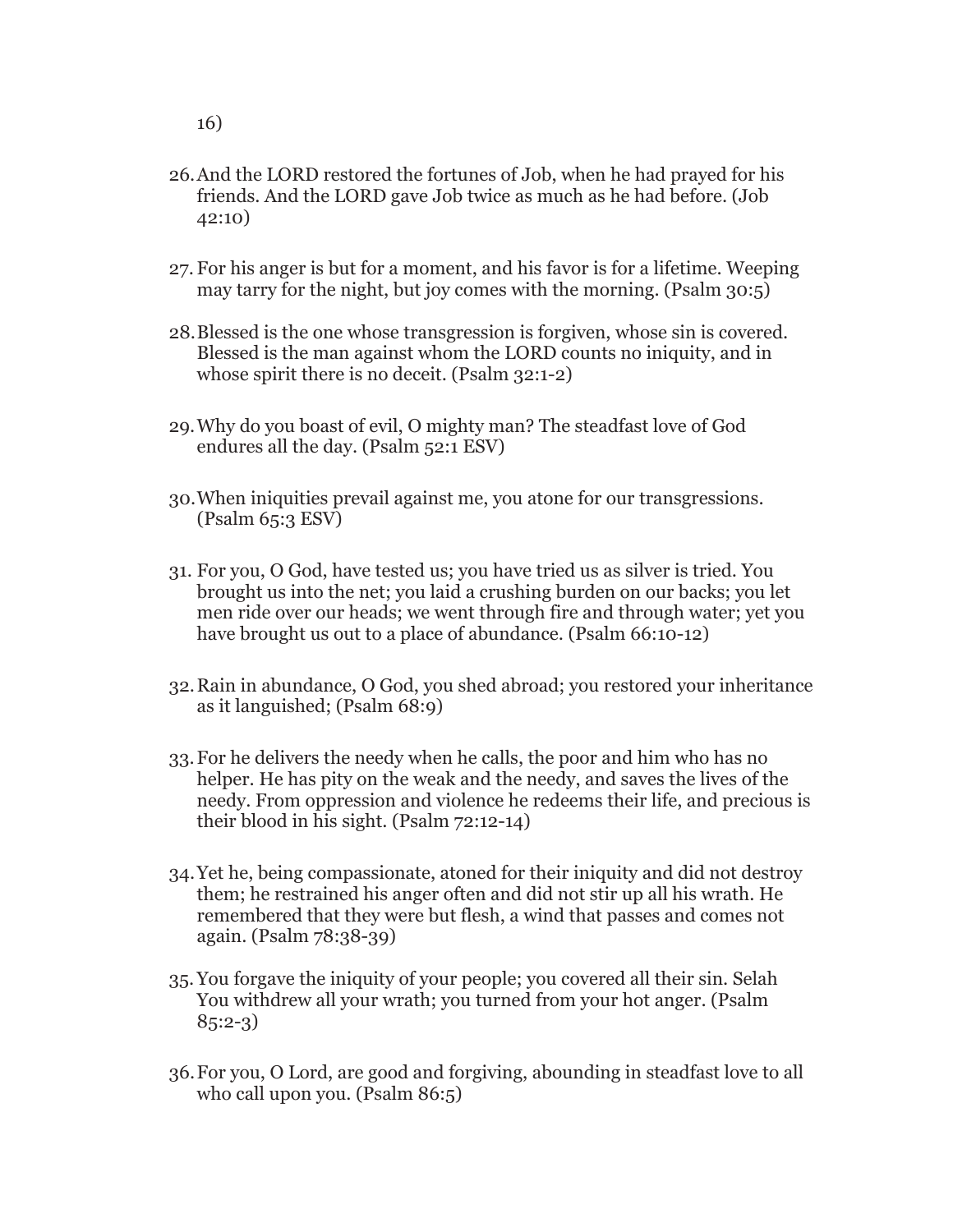- 37. but I will not remove from him my steadfast love or be false to my faithfulness. (Psalm 89:33)
- 38.When he calls to me, I will answer him; I will be with him in trouble; I will rescue him and honor him. With long life I will satisfy him and show him my salvation."(Psalm 91:15-16)
- 39.When I thought, "My foot slips," your steadfast love, O LORD, held me up. (Psalm 94:18)
- 40.who forgives all your iniquity, who heals all your diseases, who redeems your life from the pit, who crowns you with steadfast love and mercy, who satisfies you with good so that your youth is renewed like the eagle's. (Psalm 103:3-5)
- 41. He does not deal with us according to our sins, nor repay us according to our iniquities. For as high as the heavens are above the earth, so great is his steadfast love toward those who fear him; as far as the east is from the west, so far does he remove our transgressions from us. (Psalm 103:10-12)
- 42.For their sake he remembered his covenant, and relented according to the abundance of his steadfast love. He caused them to be pitied by all those who held them captive. (Psalm 106:45-46)
- 43.The LORD has disciplined me severely, but he has not given me over to death. (Psalm 118:18)
- 44."Come now, let us reason together, says the LORD: though your sins are like scarlet, they shall be as white as snow; though they are red like crimson, they shall become like wool. (Isaiah 1:18)
- 45.The people who walked in darkness have seen a great light; those who dwelt in a land of deep darkness, on them has light shone. (Isaiah 9:2)
- 46.In that day the Lord will extend his hand yet a second time to recover the remnant that remains of his people… (Isaiah 11:11)
- 47.then a throne will be established in steadfast love, and on it will sit in faithfulness in the tent of David one who judges and seeks justice and is swift to do righteousness." (Isaiah 16:5)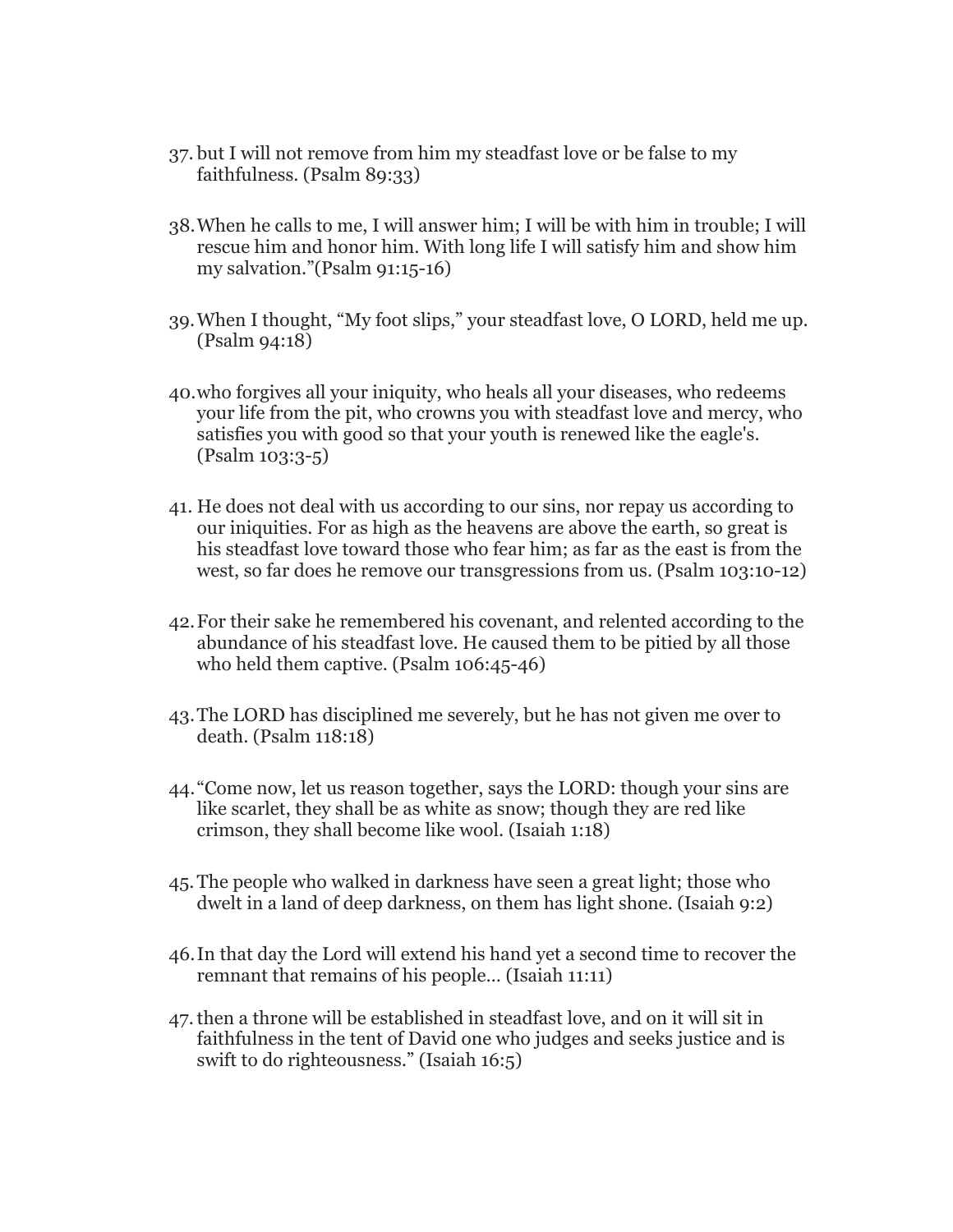- 48.And the LORD will strike Egypt, striking and healing, and they will return to the LORD, and he will listen to their pleas for mercy and heal them. (Isaiah 19:22)
- 49.He will swallow up death forever; and the Lord GOD will wipe away tears from all faces, and the reproach of his people he will take away from all the earth, for the LORD has spoken. (Isaiah 25:8)
- 50.Does one crush grain for bread? No, he does not thresh it forever; when he drives his cart wheel over it with his horses, he does not crush it. This also comes from the LORD of hosts; he is wonderful in counsel and excellent in wisdom. (Isaiah 28:28-29)
- 51. therefore, behold, I will again do wonderful things with this people, with wonder upon wonder… (Isaiah 29:14)
- 52.Therefore the LORD waits to be gracious to you, and therefore he exalts himself to show mercy to you. For the LORD is a God of justice; blessed are all those who wait for him. (Isaiah 30:18)
- 53. …the LORD binds up the brokenness of his people, and heals the wounds inflicted by his blow. (Isaiah 30:26)
- 54. He will tend his flock like a shepherd; he will gather the lambs in his arms; he will carry them in his bosom, and gently lead those that are with young. (Isaiah 40:11)
- 55. "Fear not, for I have redeemed you; I have called you by name, you are mine. (Isaiah 43:1)
- 56. "I, I am he who blots out your transgressions for my own sake, and I will not remember your sins. (Isaiah 43:25)
- 57. I have blotted out your transgressions like a cloud and your sins like mist; return to me, for I have redeemed you. (Isaiah 44:22)
- 58.But Israel is saved by the LORD with everlasting salvation; you shall not be put to shame or confounded to all eternity. (Isaiah 45:17)
- 59.I form light and create darkness, I make well-being and create calamity, I am the LORD, who does all these things. (Isaiah 45:7-8)
- 60.even to your old age I am he, and to gray hairs I will carry you. I have made, and I will bear; I will carry and will save. (Isaiah 46:4)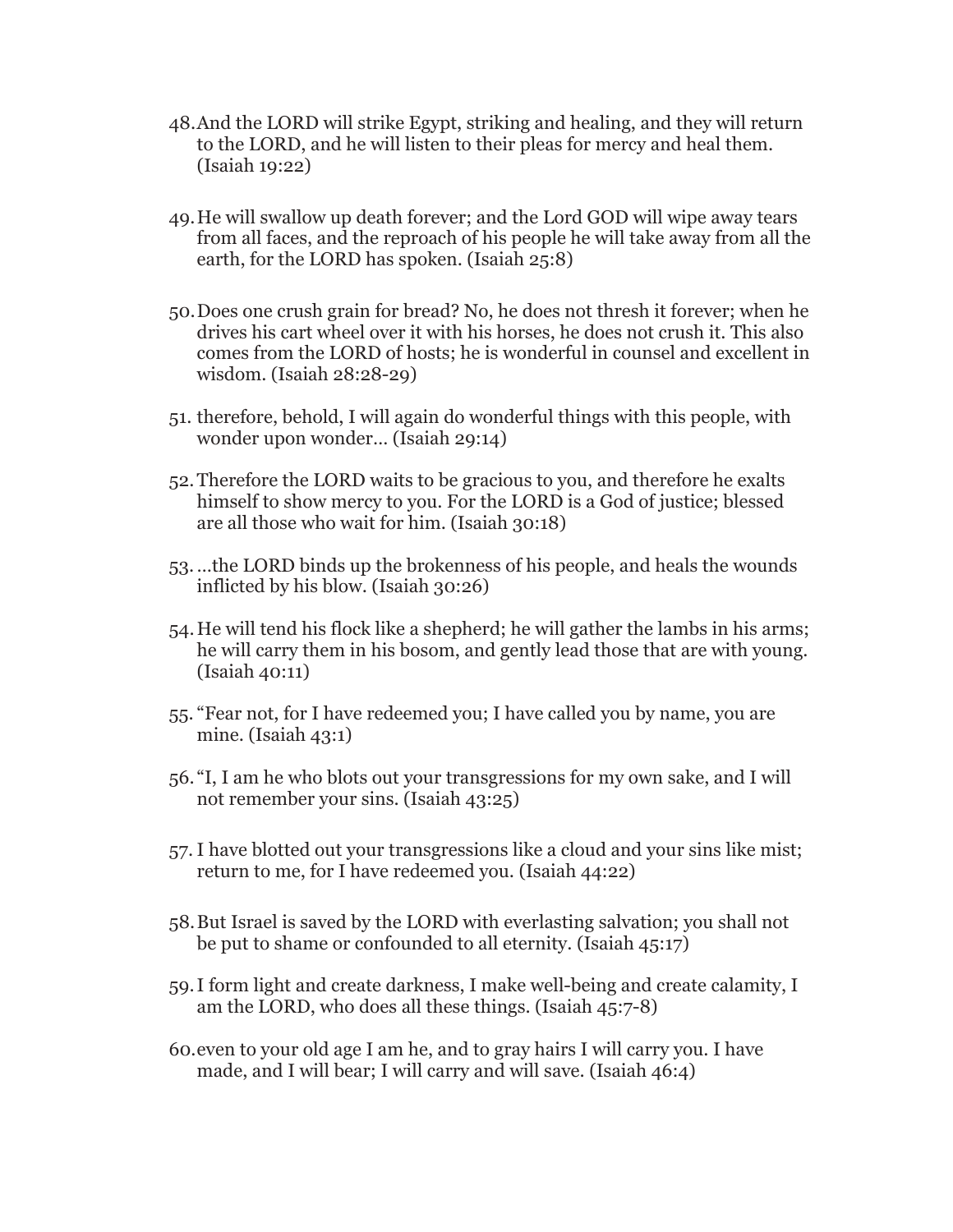- 61. For the mountains may depart and the hills be removed, but my steadfast love shall not depart from you, and my covenant of peace shall not be removed," says the LORD, who has compassion on you. (Isaiah 54:10)
- 62.Because of the iniquity of his unjust gain I was angry, I struck him; I hid my face and was angry, but he went on backsliding in the way of his own heart. I have seen his ways, but I will heal him; I will lead him and restore comfort to him and his mourners, creating the fruit of the lips. Peace, peace, to the far and to the near," says the LORD, "and I will heal him. (Isaiah 57:17-19)
- 63.Then you shall call, and the LORD will answer; you shall cry, and he will say, 'Here I am.' …(Isaiah 58:9)
- 64. I will recount the steadfast love of the LORD, the praises of the LORD, according to all that the LORD has granted us, and the great goodness to the house of Israel that he has granted them according to his compassion, according to the abundance of his steadfast love. (Isaiah 63:7)
- 65. … for I am with you, declares the LORD, to deliver you." (Jeremiah 1:19)
- 66. "'Return, faithless Israel, declares the LORD. I will not look on you in anger, for I am merciful, declares the LORD; I will not be angry forever. (Jeremiah 3:12)
- 67. "Return, O faithless sons; I will heal your faithlessness."… (Jeremiah 3:22)
- 68.For I know the plans I have for you, declares the LORD, plans for welfare and not for evil, to give you a future and a hope. Then you will call upon me and come and pray to me, and I will hear you. (Jeremiah 29:11-12)
- 69.For behold, days are coming, declares the LORD, when I will restore the fortunes of my people, Israel and Judah, says the LORD, and I will bring them back to the land that I gave to their fathers, and they shall take possession of it." (Jeremiah 30:3)
- 70. "And it shall come to pass in that day, declares the LORD of hosts, that I will break his yoke from off your neck, and I will burst your bonds, and foreigners shall no more make a servant of him. (Jeremiah 30:8)
- 71. … 'He who scattered Israel will gather him, and will keep him as a shepherd keeps his flock.'(Jeremiah 31:10)
- 72. …For as often as I speak against him (wayward Ephraim), I do remember him still. Therefore my heart yearns for him; I will surely have mercy on him, declares the LORD. (Jeremiah 31:20)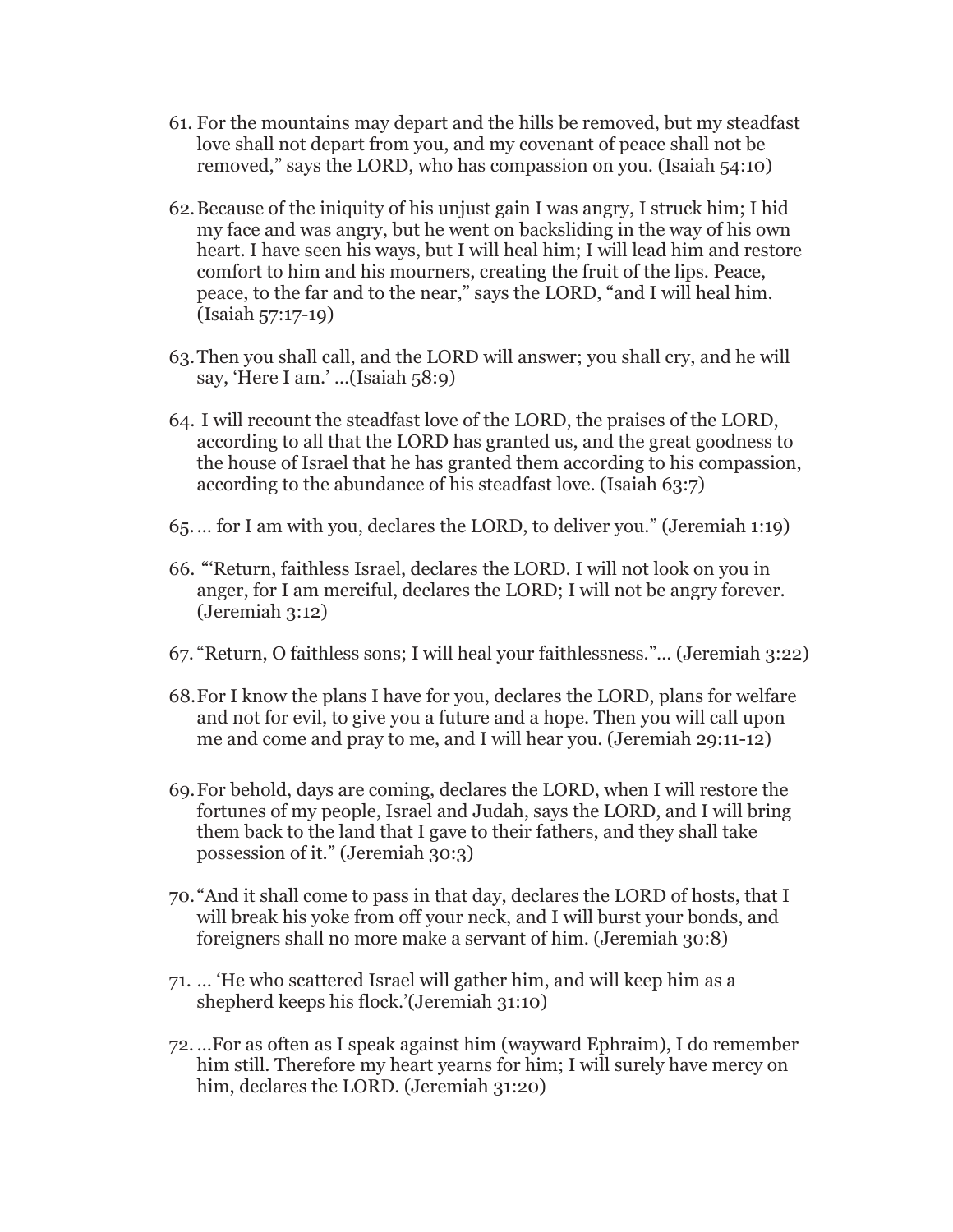- 73. For this is the covenant that I will make with the house of Israel after those days, declares the LORD: I will put my law within them, and I will write it on their hearts. And I will be their God, and they shall be my people. And no longer shall each one teach his neighbor and each his brother, saying, 'Know the LORD,' for they shall all know me, from the least of them to the greatest, declares the LORD. For I will forgive their iniquity, and I will remember their sin no more." (Jeremiah 31:33-34)
- 74.Behold, I will gather them from all the countries to which I drove them in my anger and my wrath and in great indignation. I will bring them back to this place, and I will make them dwell in safety. And they shall be my people, and I will be their God. I will give them one heart and one way, that they may fear me forever, for their own good and the good of their children after them. I will make with them an everlasting covenant, that I will not turn away from doing good to them. And I will put the fear of me in their hearts, that they may not turn from me. I will rejoice in doing them good, and I will plant them in this land in faithfulness, with all my heart and all my soul. (Jeremiah 32:37-41)
- 75. Behold, I will bring to it health and healing, and I will heal them and reveal to them abundance of prosperity and security. I will restore the fortunes of Judah and the fortunes of Israel, and rebuild them as they were at first. I will cleanse them from all the guilt of their sin against me, and I will forgive all the guilt of their sin and rebellion against me. And this city shall be to me a name of joy, a praise and a glory before all the nations of the earth who shall hear of all the good that I do for them. They shall fear and tremble because of all the good and all the prosperity I provide for it. (Jeremiah 33:6-9)
- 76. "But fear not, O Jacob my servant, nor be dismayed, O Israel, for behold, I will save you from far away, and your offspring from the land of their captivity. Jacob shall return and have quiet and ease, and none shall make him afraid. (Jeremiah 46:27)
- 77. Yet I will restore the fortunes of Moab in the latter days, declares the LORD." (Jeremiah 48:47)
- 78. "But afterward I will restore the fortunes of the Ammonites, declares the LORD." (Jeremiah 49:6)
- 79. "But in the latter days I will restore the fortunes of Elam, declares the LORD." (Jeremiah 49:39)
- 80.For the Lord will not cast off forever, but, though he cause grief, he will have compassion according to the abundance of his steadfast love; for he does not afflict from his heart or grieve the children of men. (Lamentations 3:31-33)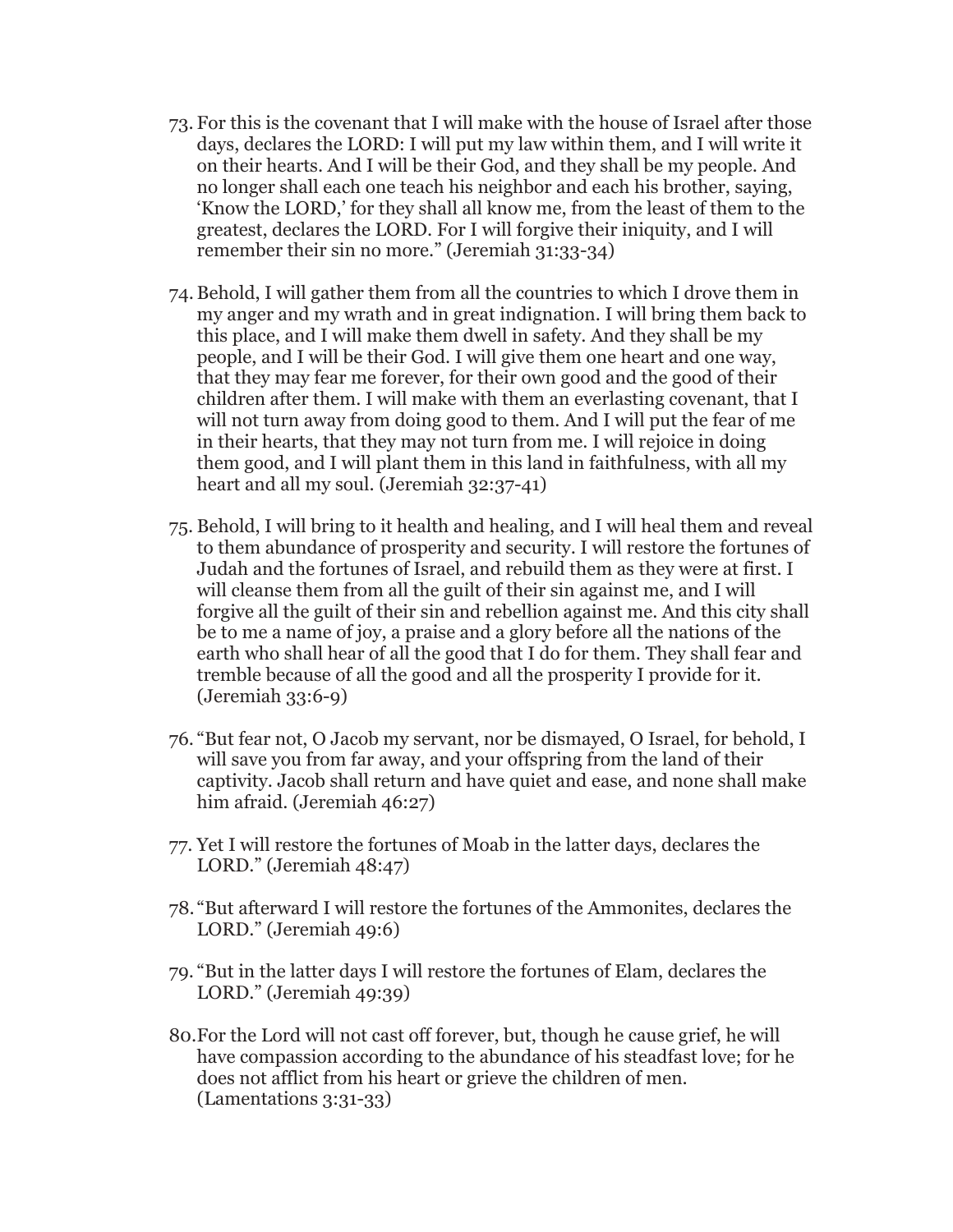- 81. "For thus says the Lord GOD: I will deal with you as you have done, you who have despised the oath in breaking the covenant, yet I will remember my covenant with you in the days of your youth, and I will establish for you an everlasting covenant. (Ezekiel 16:59-60)
- 82.And there you shall remember your ways and all your deeds with which you have defiled yourselves, and you shall loathe yourselves for all the evils that you have committed. And you shall know that I am the LORD, when I deal with you for my name's sake, not according to your evil ways, nor according to your corrupt deeds, O house of Israel, declares the Lord GOD." (Ezekiel 20:43-44)
- 83."For thus says the Lord GOD: Behold, I, I myself will search for my sheep and will seek them out. As a shepherd seeks out his flock when he is among his sheep that have been scattered, so will I seek out my sheep, and I will rescue them from all places where they have been scattered on a day of clouds and thick darkness. (Ezekiel 34:11-12)
- 84."I will make with them a covenant of peace and banish wild beasts from the land, so that they may dwell securely in the wilderness and sleep in the woods. (Ezekiel 34:25)
- 85.I will sprinkle clean water on you, and you shall be clean from all your uncleannesses, and from all your idols I will cleanse you. And I will give you a new heart, and a new spirit I will put within you. And I will remove the heart of stone from your flesh and give you a heart of flesh. And I will put my Spirit within you, and cause you to walk in my statutes and be careful to obey my rules. (Ezekiel 36:25-27)
- 86.Thus says the Lord GOD: On the day that I cleanse you from all your iniquities, I will cause the cities to be inhabited, and the waste places shall be rebuilt. And the land that was desolate shall be tilled, instead of being the desolation that it was in the sight of all who passed by. And they will say, 'This land that was desolate has become like the garden of Eden, and the waste and desolate and ruined cities are now fortified and inhabited.' Then the nations that are left all around you shall know that I am the LORD; I have rebuilt the ruined places and replanted that which was desolate. I am the LORD; I have spoken, and I will do it. (Ezekiel 36:33- 36)
- 87. "Therefore thus says the Lord GOD: Now I will restore the fortunes of Jacob and have mercy on the whole house of Israel, and I will be jealous for my holy name. (Ezekiel 39:25)
- 88.And the wise among the people shall make many understand, though for some days they shall stumble by sword and flame, by captivity and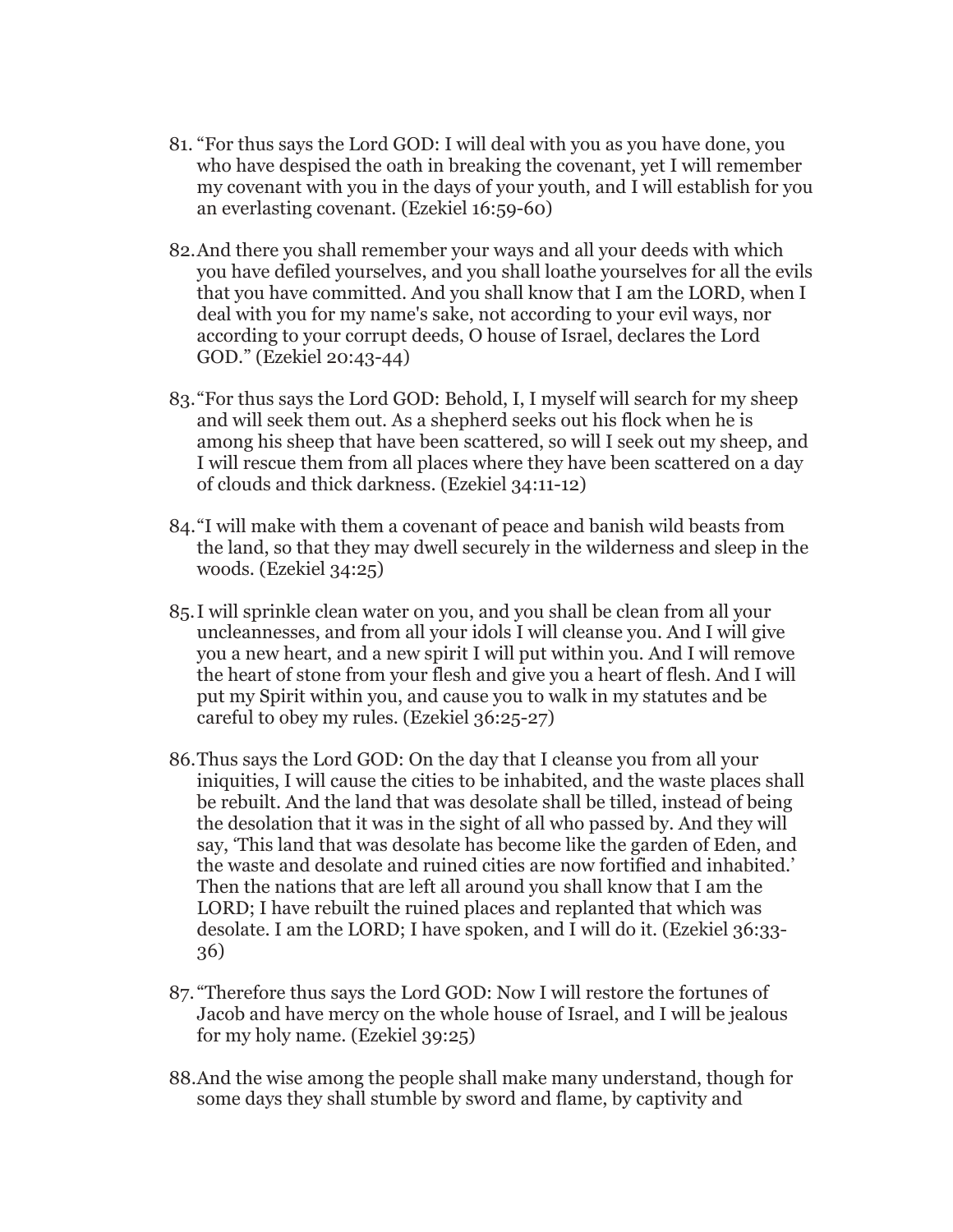plunder. When they stumble, they shall receive a little help. And many shall join themselves to them with flattery, and some of the wise shall stumble, so that they may be refined, purified, and made white, until the time of the end, for it still awaits the appointed time. (Daniel 11:33-35)

- 89.But I will have mercy on the house of Judah, and I will save them by the LORD their God. I will not save them by bow or by sword or by war or by horses or by horsemen." (Hosea 1:7)
- 90. "Therefore, behold, I will allure her, and bring her into the wilderness, and speak tenderly to her. And there I will give her her vineyards and make the Valley of Achor a door of hope. And there she shall answer as in the days of her youth, as at the time when she came out of the land of Egypt. (Hosea 2:14-15)
- 91. "And in that day, declares the LORD, you will call me 'My Husband,' and no longer will you call me 'My Baal.' For I will remove the names of the Baals from her mouth, and they shall be remembered by name no more. And I will make for them a covenant on that day with the beasts of the field, the birds of the heavens, and the creeping things of the ground. And I will abolish the bow, the sword, and war from the land, and I will make you lie down in safety. And I will betroth you to me forever. I will betroth you to me in righteousness and in justice, in steadfast love and in mercy. I will betroth you to me in faithfulness. And you shall know the LORD. "And in that day I will answer, declares the LORD, I will answer the heavens, and they shall answer the earth (Hosea 2:16-21)
- 92.Yet it was I who taught Ephraim to walk; I took them up by their arms, but they did not know that I healed them. I led them with cords of kindness, with the bands of love, and I became to them as one who eases the yoke on their jaws, and I bent down to them and fed them. (Hosea 11:3-4)
- 93.I will not execute my burning anger; I will not again destroy Ephraim; for I am God and not a man, the Holy One in your midst, and I will not come in wrath. (Hosea 11:9)
- 94.I will heal their apostasy; I will love them freely, for my anger has turned from them. (Hosea 14:4)
- 95.The LORD answered and said to his people, "Behold, I am sending to you grain, wine, and oil, and you will be satisfied; and I will no more make you a reproach among the nations. (Joel 2:19)
- 96."And it shall come to pass afterward, that I will pour out my Spirit on all flesh; your sons and your daughters shall prophesy, your old men shall dream dreams, and your young men shall see visions. Even on the male and female servants in those days I will pour out my Spirit. (Joel 2:28-29)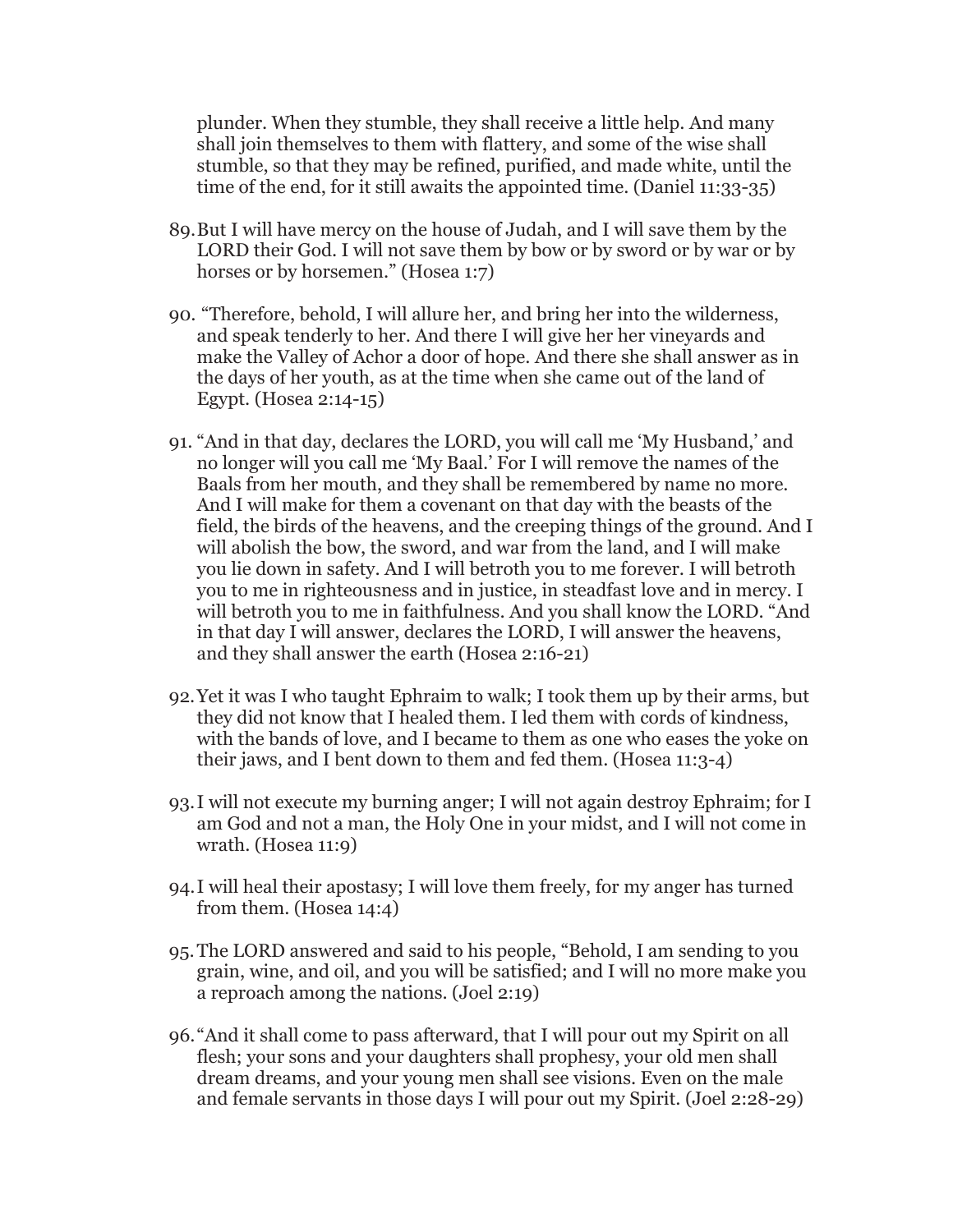- 97.I will restore the fortunes of my people Israel, and they shall rebuild the ruined cities and inhabit them; they shall plant vineyards and drink their wine, and they shall make gardens and eat their fruit. I will plant them on their land, and they shall never again be uprooted out of the land that I have given them," says the LORD your God. (Amos 9:14-15)
- 98."I called out to the LORD, out of my distress, and he answered me; out of the belly of Sheol I cried, and you heard my voice. (Jonah 2:2)
- 99.…There you shall be rescued; there the LORD will redeem you from the hand of your enemies. (Micah 4:10)
- 100. But as for me, I will look to the LORD; I will wait for the God of my salvation; my God will hear me. Rejoice not over me, O my enemy; when I fall, I shall rise; when I sit in darkness, the LORD will be a light to me. (Micah 7:7-8)
- 101. Who is a God like you, pardoning iniquity and passing over transgression for the remnant of his inheritance? He does not retain his anger forever, because he delights in steadfast love. He will again have compassion on us; he will tread our iniquities underfoot. You will cast all our sins into the depths of the sea. (Micah 7:18-19)
- 102. You went out for the salvation of your people, for the salvation of your anointed…(Habakkuk 3:13)
- 103. For the LORD their God will be mindful of them and restore their fortunes. (Zephaniah 2:7)
- 104. "For at that time I will change the speech of the peoples to a pure speech, that all of them may call upon the name of the LORD and serve him with one accord. (Zephaniah 3:9)
- 105. The LORD your God is in your midst, a mighty one who will save; he will rejoice over you with gladness; he will quiet you by his love; he will exult over you with loud singing. (Zephaniah 3:17)
- 106. At that time I will bring you in, at the time when I gather you together; for I will make you renowned and praised among all the peoples of the earth, when I restore your fortunes before your eyes," says the LORD. (Zephaniah 3:20)
- 107. And many nations shall join themselves to the LORD in that day, and shall be my people. And I will dwell in your midst, and you shall know that the LORD of hosts has sent me to you. (Zechariah 2:11)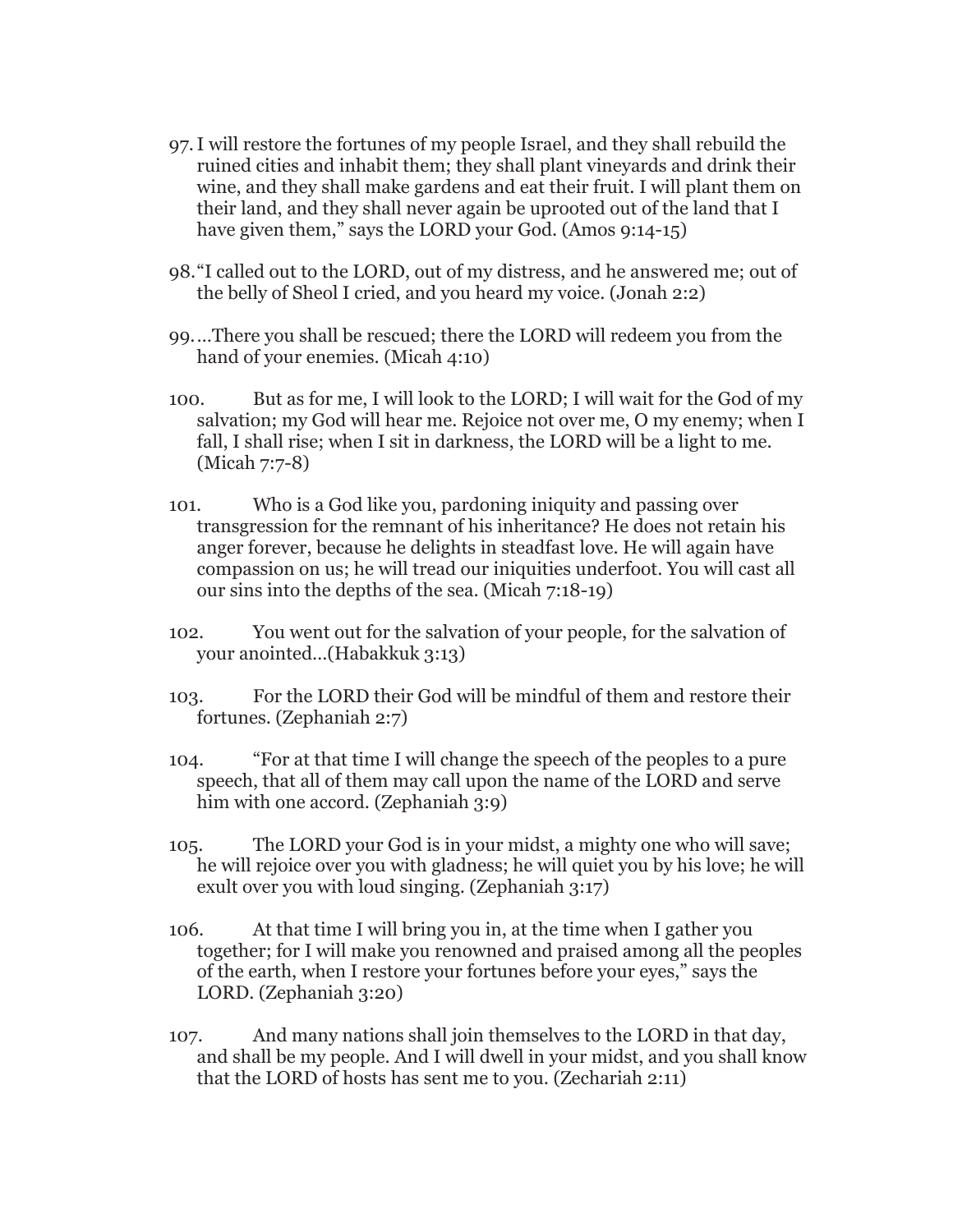- 108. And the angel said to those who were standing before him, "Remove the filthy garments from him." And to him he said, "Behold, I have taken your iniquity away from you, and I will clothe you with pure vestments." (Zechariah 3:4)
- 109. … I will remove the iniquity of this land in a single day. (Zechariah 3:9)
- 110. On that day the LORD their God will save them, as the flock of his people; for like the jewels of a crown they shall shine on his land. (Zechariah 9:16 ESV)
- 111. "I will strengthen the house of Judah, and I will save the house of Joseph. I will bring them back because I have compassion on them, and they shall be as though I had not rejected them, for I am the LORD their God and I will answer them. (Zechariah 10:6)
- 112. Though I scattered them among the nations, yet in far countries they shall remember me, and with their children they shall live and return. I will bring them home from the land of Egypt, and gather them from Assyria, and I will bring them to the land of Gilead and to Lebanon, till there is no room for them. (Zechariah 10:9-10)
- 113. And I will put this third into the fire, and refine them as one refines silver, and test them as gold is tested. They will call upon my name, and I will answer them. I will say, 'They are my people'; and they will say, 'The LORD is my God.'" (Zechariah 13:9)

## **Personal Accounts that are archetypical of restorative love**

- 1. But Noah found favor (*Chesed*) in the eyes of the LORD. (Genesis 6:8)
- 2. But God remembered Noah and all the beasts and all the livestock that were with him in the ark. And God made a wind blow over the earth, and the waters subsided. (Genesis 8:1)
- 3. …for all the land that you see I will give to you and to your offspring forever. (Genesis 13:15)
- 4. …the LORD being merciful to him, and they brought him out and set him outside the city. (Genesis 19:16)
- 5. And God was with the boy (Ishmael-*alternative covenant*), and he grew up. (Genesis 21:20)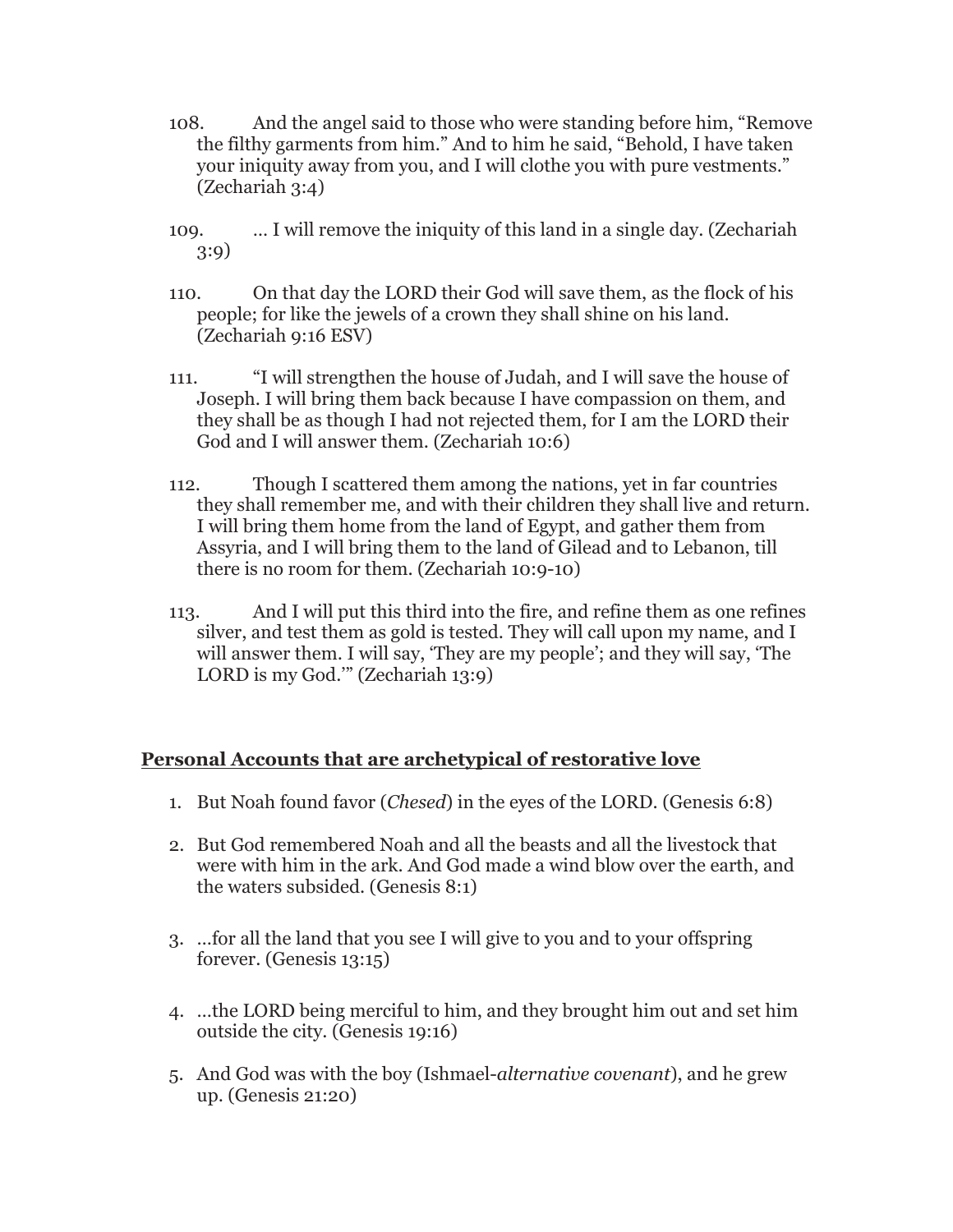- 6. Abraham said, "God will provide for himself the lamb for a burnt offering, my son." So they went both of them together. (Genesis 22:8)
- 7. And Isaac prayed to the LORD for his wife, because she was barren. And the LORD granted his prayer, and Rebekah his wife conceived. (Genesis 25:21)
- 8. Then God remembered Rachel, and God listened to her and opened her womb. (Genesis 30:22)
- 9. The LORD was with Joseph, and he became a successful man, and he was in the house of his Egyptian master. His master saw that the LORD was with him and that the LORD caused all that he did to succeed in his hands. (Genesis 39:2-3)
- 10. But the LORD was with Joseph and showed him steadfast love and gave him favor in the sight of the keeper of the prison. (Genesis 39:21)
- 11. …for God sent me before you to preserve life…And God sent me before you to preserve for you a remnant on earth, and to keep alive for you many survivors. (Genesis 45:5-7)
- 12. But the hair of his head began to grow again after it had been shaved. (Judges 16:22)
- 13. He shall be to you a restorer of life and a nourisher of your old age… (Ruth 4:15)
- 14. David said to Nathan, "I have sinned against the LORD." And Nathan said to David, "The LORD also has put away your sin; you shall not die. (2 Samuel 12:13)
- 15. Then David said to Gad, "I am in great distress. Let us fall into the hand of the LORD, for his mercy is great; but let me not fall into the hand of man." (2 Samuel 24:14)
- 16. (*Solomon's Prayer of Dedication*)…then hear in heaven and forgive the sin of your servants, your people Israel, when you teach them the good way in which they should walk… (1 Kings 8:36)
- 17. But now for a brief moment favor has been shown by the LORD our God,